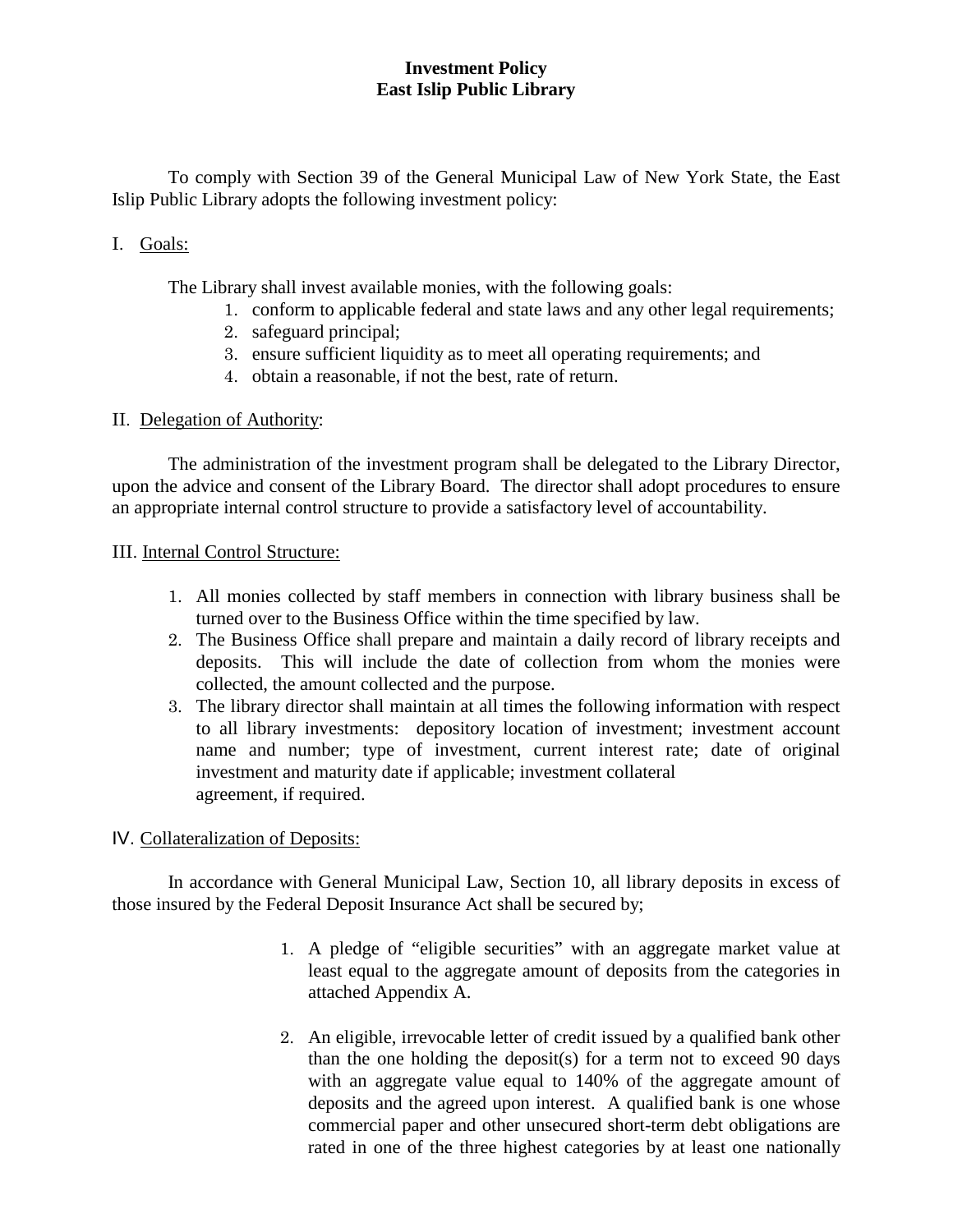recognized rating service or by a bank that is in compliance with federal minimum risk based capital requirements.

- 3. An eligible surety bond payable to the library for an amount at least equal to 100% of the aggregate amount of deposit(s) and agreed upon interest, if any, executed by an insurance company authorized to do business in New York State whose claim paying ability is rated in the highest rating category by at least two nationally recognized rating services.
- 4. "By an "irrevocable letter of credit" issued in favor of the Library by a federal home loan bank whose commercial paper and other unsecured short-term debt obligations are rated in the highest rating category by at least one nationally recognized statistical rating organization. Such irrevocable letter of credit shall be issued with an aggregate value equal to 100% of the aggregate amount of deposits and the agreed upon interest, if any, so as to secure the payment of such deposits.

### V. Designation of Depositories:

The institutions authorized for the deposit of monies will be determined annually at the Board of Trustees reorganization meeting.

#### VI. Safekeeping and Collateralization:

Eligible securities used for collateralizing deposit shall be held by the depository bank or trust company subject to security and custodial agreements and as directed by the president of the Board of Trustees or library director.

The security agreement shall provide that eligible securities are being pledged to secure deposits together with agreed upon interest, if any, and any costs or expenses arising out of the collection of such deposits upon default. It shall also provide the conditions under which the securities may be sold, presented for payment, substituted or released and the events which will enable the library to exercise its rights against the pledged securities. In the event that the securities are not registered or inscribed in the name of the library, such securities shall be delivered in a form suitable for transfer or with an assignment in blank to the library or its custodial bank.

The custodial agreement shall provide that securities held by the bank or trust company, or agent of and custodian for, the library, will be kept separate and apart from the general assets of the custodial bank or trust company and will not, in any circumstances, be commingled with or become part of the backing for any other deposit or other liabilities. The agreement should also describe that the custodian shall confirm the receipt, substitution or release of the securities. The agreement shall provide for the frequency of revaluation of eligible securities and for the substitution of securities when a change in the rating of a security may cause ineligibility. Such agreement shall include all provisions necessary to provide the library a perfected interest in the securities under the law of the State of New York and the United States.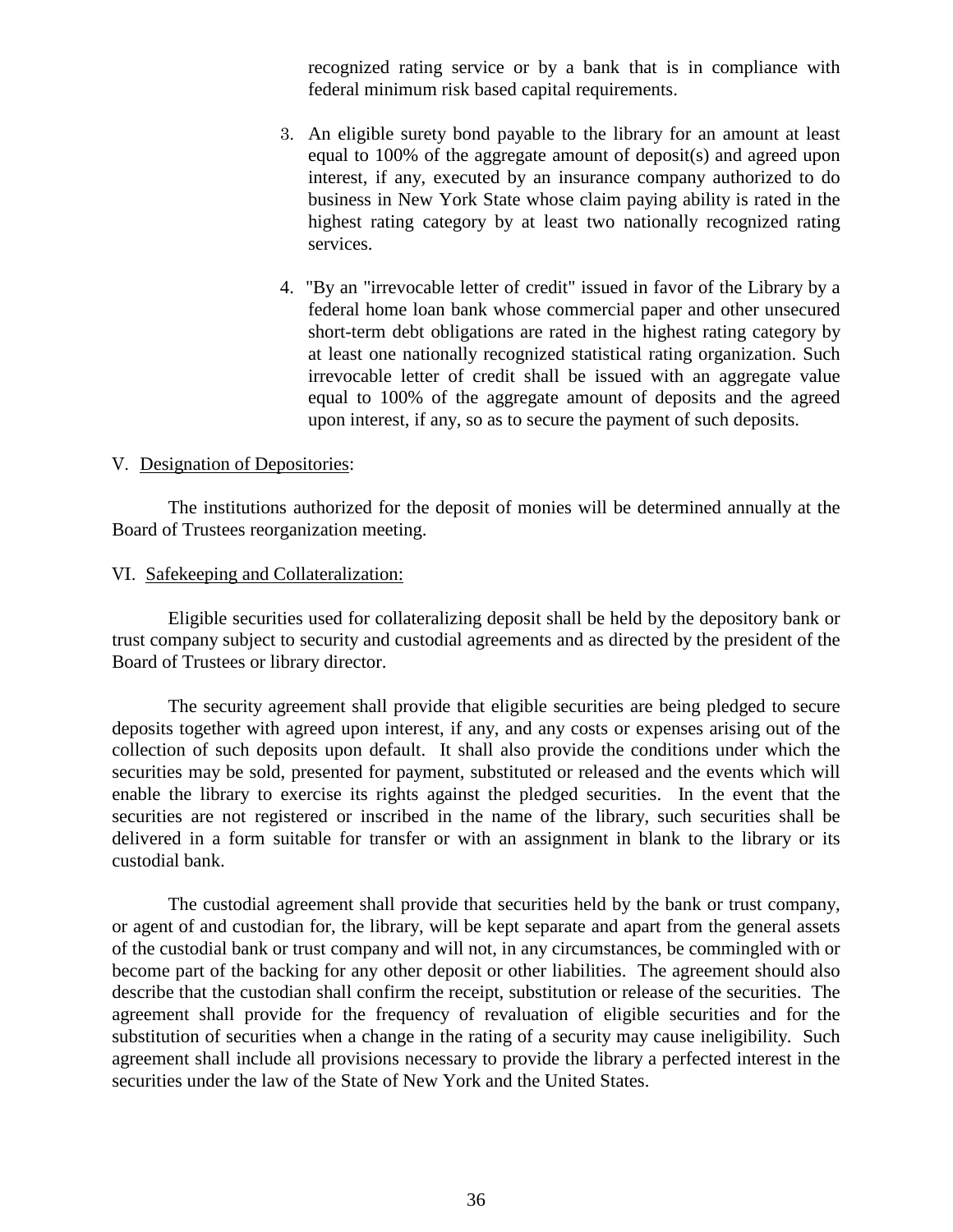### VII. Permitted Investments:

As authorized by General Municipal Law, Section 11, the library may authorize the President of the Board or the Library Director to invest monies in the following types of instruments:

- Special time deposits,
- Certificates of deposit,
- Municipal Money Market Accounts,
- Obligations of the United States,
- Obligations guaranteed by agencies of the United States where the payment of principal and interest are guaranteed by the United States,
- Obligations of New York State,
- Certificates of Participation (COPs) issued pursuant to Section 109-b of the General Municipal Law.

All investments must be payable or redeemable within such times as the proceeds are needed to meet immediate expenses for the purposes for which the monies were intended. All financial institutions with which the library conducts business must be credit worthy. Banks shall provide a recent consolidated Report of Condition, at the library's request.

#### VIII. Purchase of Investments:

All purchased obligations, unless registered or inscribed in the name of the library, shall be purchased through, delivered to and held in the custody of a bank or trust company. Such obligations shall be purchased, sold or presented for redemption or payment by such bank or trust company only in accordance with prior written authorization from the officer authorized to make the investment. All such transactions shall be confirmed in writing to the library by the bank or trust company. Any obligation held in the custody of a bank or trust company shall be held pursuant to a written custodial agreement as described in General Municipal Law Section 10.

The custodial agreement shall provide the securities held by the bank or trust company, as agent of and custodian for, the local government, will be kept separate and apart from the general assets of the custodial bank or trust company and will not, in any circumstances, be commingled with or become part of the backing for any other deposit or other liabilities. The agreement shall describe how the custodian shall confirm the receipt and release of the securities. Such agreement shall include all provisions necessary to provide the local government a perfected interest in the securities.

#### IX. Authorized Financial Institutions and Dealers:

The library shall maintain a list of financial institutions and dealers approved for investment purposes and establish appropriate limits to the amount of investments which can be